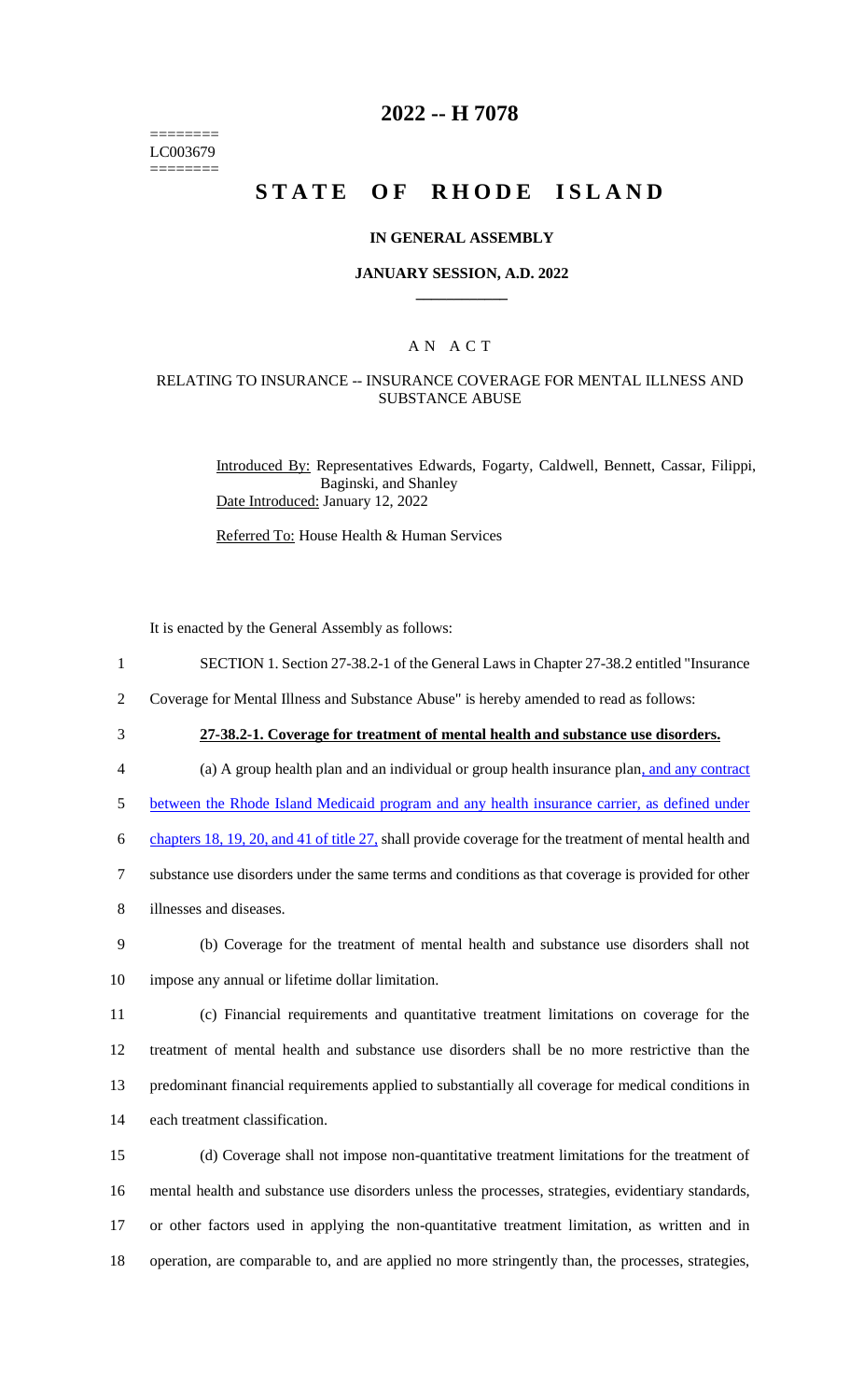evidentiary standards, or other factors used in applying the limitation with respect to medical/surgical benefits in the classification.

 (e) The following classifications shall be used to apply the coverage requirements of this chapter: (1) Inpatient, in-network; (2) Inpatient, out-of-network; (3) Outpatient, in-network; (4) Outpatient, out-of-network; (5) Emergency care; and (6) Prescription drugs.

 (f) Medication-assisted treatment or medication-assisted maintenance services of substance use disorders, opioid overdoses, and chronic addiction, including methadone, buprenorphine, naltrexone, or other clinically appropriate medications, is included within the appropriate classification based on the site of the service.

 (g) Payors shall rely upon the criteria of the American Society of Addiction Medicine when 11 developing coverage for levels of care and determining placements for substance use disorder treatment.

 (h) Patients with substance use disorders shall have access to evidence-based, non-opioid treatment for pain, therefore coverage shall apply to medically necessary chiropractic care and osteopathic manipulative treatment performed by an individual licensed under § 5-37-2.

 (i) Parity of cost-sharing requirements. Regardless of the professional license of the provider of care, if that care is consistent with the provider's scope of practice and the health plan's credentialing and contracting provisions, cost-sharing for behavioral health counseling visits and medication maintenance visits shall be consistent with the cost-sharing applied to primary care office visits.

 (j) Consistent with coverage for medical and surgical services, a health plan as defined in subsection (a) of this section shall cover clinically appropriate and medically necessary residential or inpatient services, including detoxification and stabilization services, for the treatment of mental 24 health and substance use disorders, including alcohol use disorders, in accordance with this subsection.

 (1) The health plan shall provide coverage for clinically appropriate and medically necessary residential or inpatient services, including American Society of Addiction Medicine 28 levels of care for residential and inpatient services, and shall not require preauthorization prior to a 29 patient obtaining such services; provided, that the facility shall provide the health plan with: notification of admission, proof that an assessment was conducted based upon the criteria of the 31 American Society of Addiction Medicine or after an appropriate psychiatric assessment for mental health disorders, that residential or inpatient services is the most appropriate and least restrictive level of care necessary, the initial treatment plan, and estimated length of stay within forty-eight (48) hours of admission.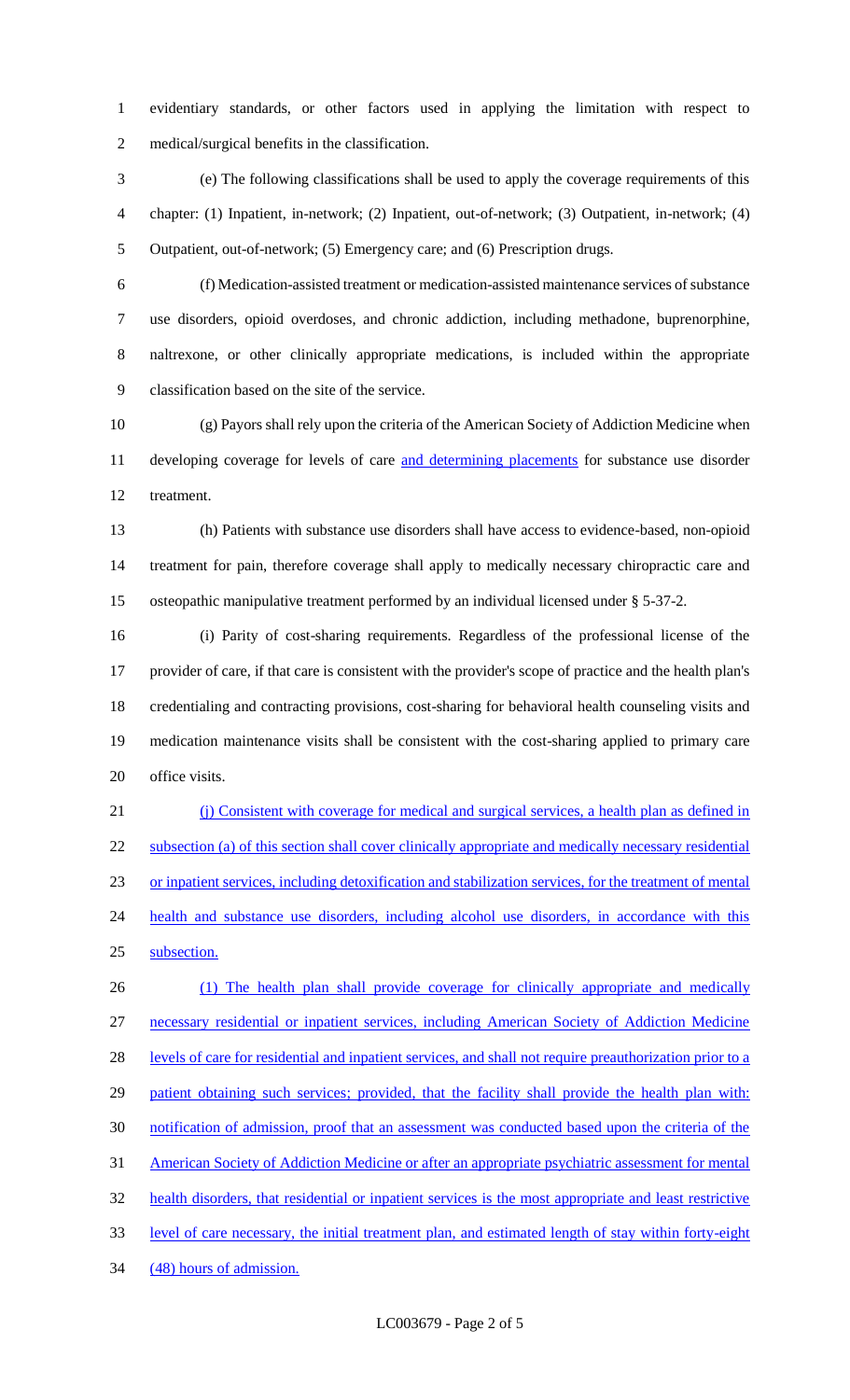1 (2) Notwithstanding § 27-38.2-3, coverage provided under this subsection shall not be 2 subject to concurrent utilization review during the first twenty-eight (28) days of the residential or  $3$  inpatient admission provided that the facility notifies the health plan as provided in subsection (j)(1) 4 of this section. The facility shall perform daily clinical review of the patient, including consultation 5 with the health plan at or just prior to the fourteenth day of treatment to ensure that the facility 6 determined that the residential or inpatient treatment was clinically appropriate and medically 7 necessary for the patient using an assessment based upon the criteria of the American Society of 8 Addiction Medicine or after an appropriate psychiatric assessment for mental health disorders. 9 (3) Prior to discharge from residential or inpatient services, the facility shall provide the 10 patient and the health plan with a written discharge plan which shall describe arrangements for 11 additional services that are needed following discharge from the residential or inpatient facility as 12 determined using an assessment based upon the criteria of the American Society of Addiction 13 Medicine or after an appropriate psychiatric assessment for mental health disorders. Prior to 14 discharge, the facility shall indicate to the health plan whether services included in the discharge 15 plan are secured or determined to be reasonably available. The health plan may conduct utilization 16 review procedures, in consultation with the patient's treating clinician, regarding the discharge plan 17 and continuation of care. 18 (4) Any utilization review of treatment provided under this subsection may include a 19 review of all services provided during the residential or inpatient treatment, including all services 20 provided during the first twenty-eight (28) days of such residential or inpatient treatment. Provided, 21 however, the health plan shall only deny coverage for any portion of the initial twenty-eight (28) 22 days of residential or inpatient treatment on the basis that such treatment was not medically 23 necessary if such residential or inpatient treatment was contrary to the assessment based upon the 24 criteria of the American Society of Addiction Medicine or after an appropriate psychiatric 25 assessment for mental health disorders. A patient shall not have any financial obligation to the 26 facility for any treatment under this subsection other than any copayment, coinsurance, or 27 deductible otherwise required under the policy. 28 (5) This subsection shall apply only to covered services delivered within the health plan's 29 provider network. 30 (6) Nothing herein prohibits the health plan from conducting quality of care reviews. 31 (k) No health plan as provided in subsection (a) of this section shall refuse to cover

- 32 treatment for mental health and substance use disorders, including alcohol use disorders, regardless
- 33 of the level of care, that such health plan is required to cover pursuant to this section solely because
- 34 such treatment is ordered by a court of competent jurisdiction or by a government operated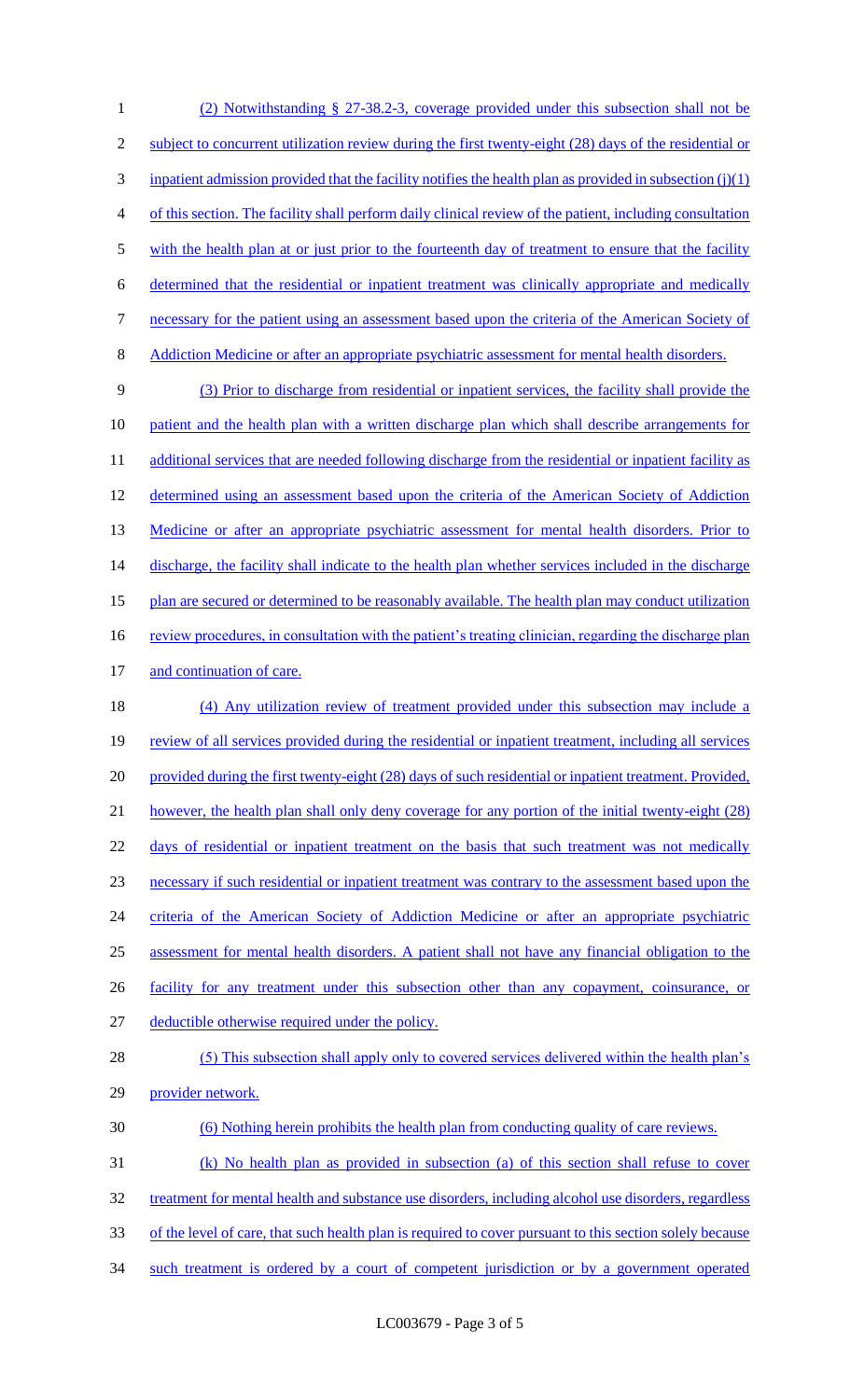# 1 diversion program.

2 SECTION 2. This act shall take effect on January 1, 2023.

======== LC003679 ========